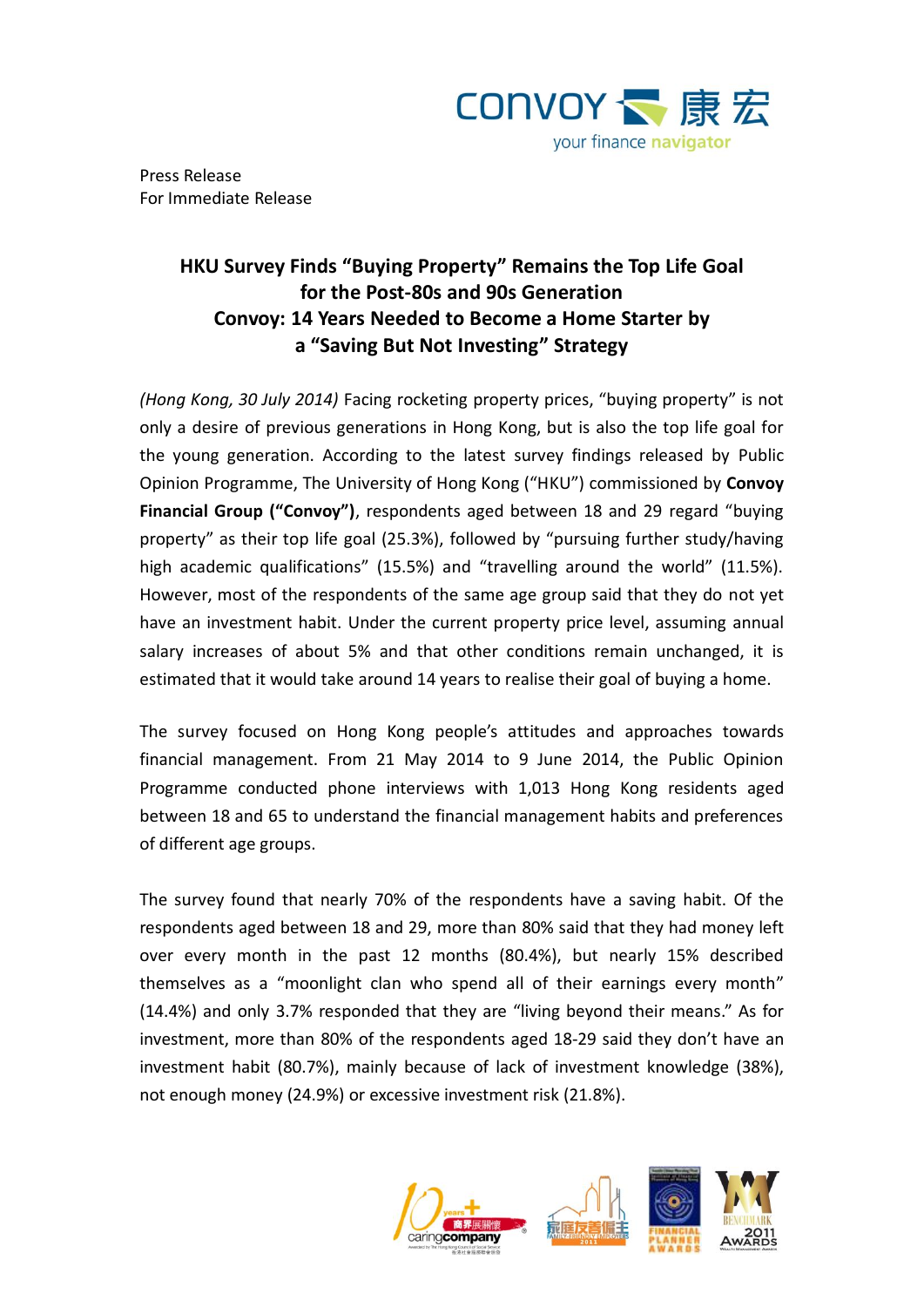

**Rosetta Fong, Group Chief Executive Officer,** said, "Buying a home is a deeply rooted concept in Hong Kong society, and it has long been a top life goal for the majority here. While 80% of young respondents said they have money left every month, less than 20% have an investment habit. With the rocketing property prices and extraordinary low saving interest rates, the value of money saved in a bank every month for the down payment will only be eroded by inflation."

She cited a hypothetical case of a graduate whose monthly salary is \$12,000 targeting to purchase a \$3,000,000 "starter home" as an example. If he saves one-third of his monthly salary, i.e., approximately \$4,000 at the start, his salary increases around 5% each year, and his bank saving offers no interest, it would take him around 14 years to save the 30% down payment for his first property. This assumes the property price remains unchanged, and does not include other costs involved in the transaction. It would seem to be a daunting undertaking indeed to fulfil his dream depending only on his savings.

However, if that young person has an investment habit, and invests the HK\$4,000 he saves each month with a salary increase of around 5% each year and an investment return of 9%, it would only takes ten years to accumulate the 30% down payment for his first property, four fewer years to fulfil his property-purchase goal.

| Year | <b>30% Down</b><br><b>Payment</b> | <b>Saving</b> | <b>Investment Tools</b><br>(Assume 9%<br><b>Investment Return)</b> |
|------|-----------------------------------|---------------|--------------------------------------------------------------------|
| 1    | \$900,000                         | \$48,000      | \$52,320                                                           |
| 2    | \$900,000                         | \$98,400      | \$111,965                                                          |
| 3    | \$900,000                         | \$151,320     | \$179,724                                                          |
| 4    | \$900,000                         | \$206,886     | \$256,467                                                          |
| 5    | \$900,000                         | \$265,230     | \$343,144                                                          |
| 6    | \$900,000                         | \$326,492     | \$440,802                                                          |
| 7    | \$900,000                         | \$390,816     | \$550,588                                                          |
| 8    | \$900,000                         | \$458,357     | \$673,760                                                          |
| 9    | \$900,000                         | \$529,275     | \$811,699                                                          |
| 10   | \$900,000                         | \$603,739     | \$965,918                                                          |

Time required to accumulate a 30% down payment through savings or investment:



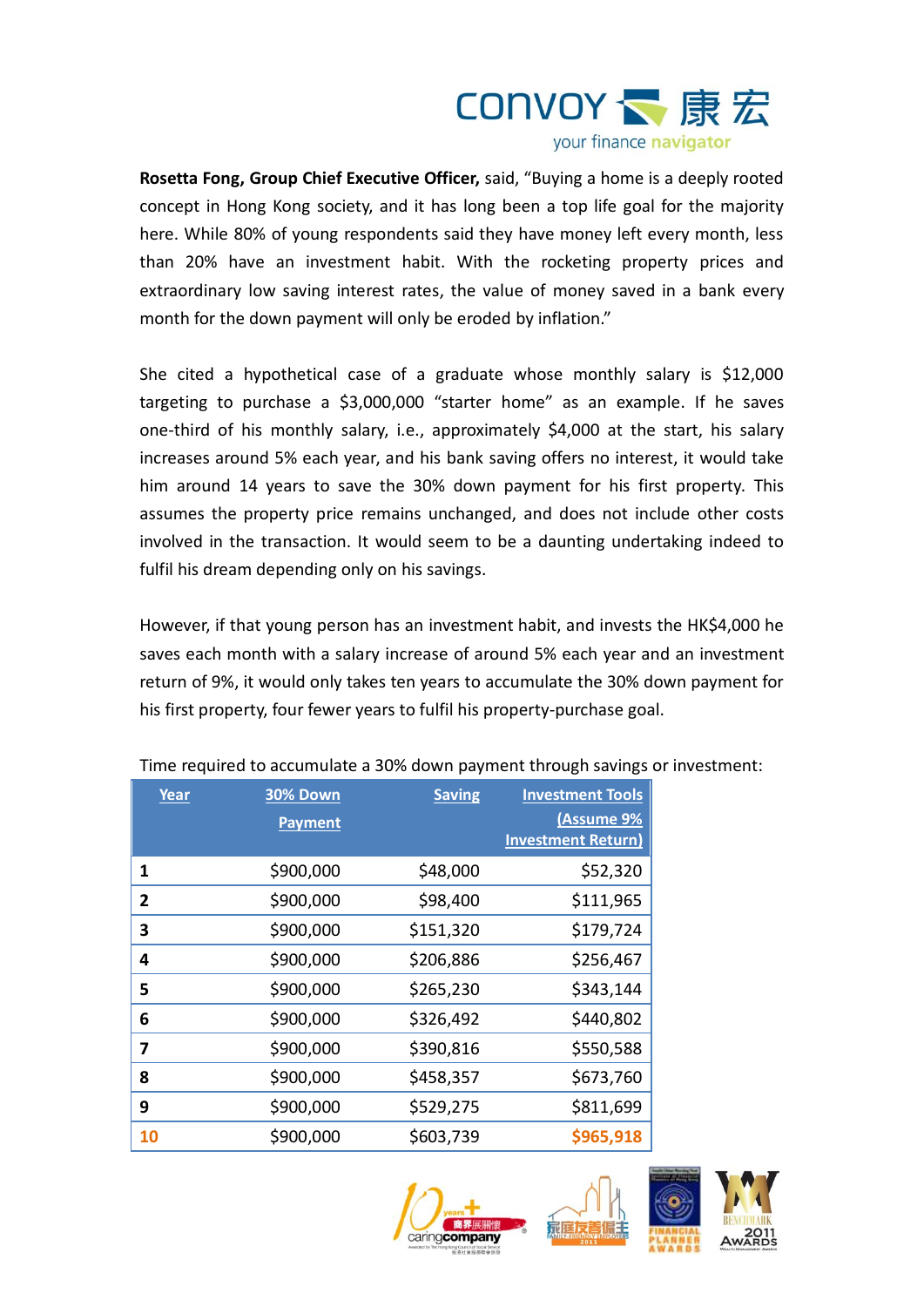| 11 | \$900,000 | \$681,926   | \$1,138,074 |
|----|-----------|-------------|-------------|
| 12 | \$900,000 | \$764,022   | \$1,329,985 |
| 13 | \$900,000 | \$850,223   | \$1,543,643 |
| 14 | \$900,000 | \$940,734   | \$1,781,228 |
| 15 | \$900,000 | \$1,035,771 | \$2,045,129 |

your finance navigator

**CONVOY 、康宏** 

*Source: Convoy Financial Services Limited*

As for investment preference, out of the 20% of respondents aged 30 or under who invest (19%), nearly 70% choose stocks (68.5%) and 40% select funds (45.7%). Young people prefer to live for the moment and spend their money mostly for dining, drinking and daily leisure activities. Some 64.7% of respondents stated that their money is mostly spent for "dining/ leisure and entertainment," 30.9% for "transportation," 15.6% for "shopping," and only 4.3% said their largest cash expense is "providing for parents."

**Mr. Mark Mak, Group Deputy Chief Executive Officer,** said, "The survey findings reflect that most young people pay attention to short-term investment and do not have a comprehensive financial management plan. Besides, they should acquire basic investment knowledge. It is shortsighted for them to think that they lack sufficient money so they should avoid investment. The basic concept of investment is 'many a little makes a mickle,' so investment does not command a large sum. There are many monthly saving financial investment plans available for those who have smaller savings. Young people should develop a financial management plan that combined with saving and investment elements, if they do not have adequate investment knowledge, they should consider seeking help from professional financial advisor on suggesting suitable investment vehicles."

**Ms. Fong** concluded, "Skyrocketing property prices are the main reason stopping young people from buying properties. In addition because of low bank interest rates, it is very difficult to buy a property within a few years with savings only. Financial management is a long-term life planning exercise, with property purchase not the only goal. When setting your own financial management goal, you can consider actual needs at different stages in life and prioritise with reference to risk exposure, thereby creating a complete financial management blueprint, considering three main elements: protection, saving and investment."



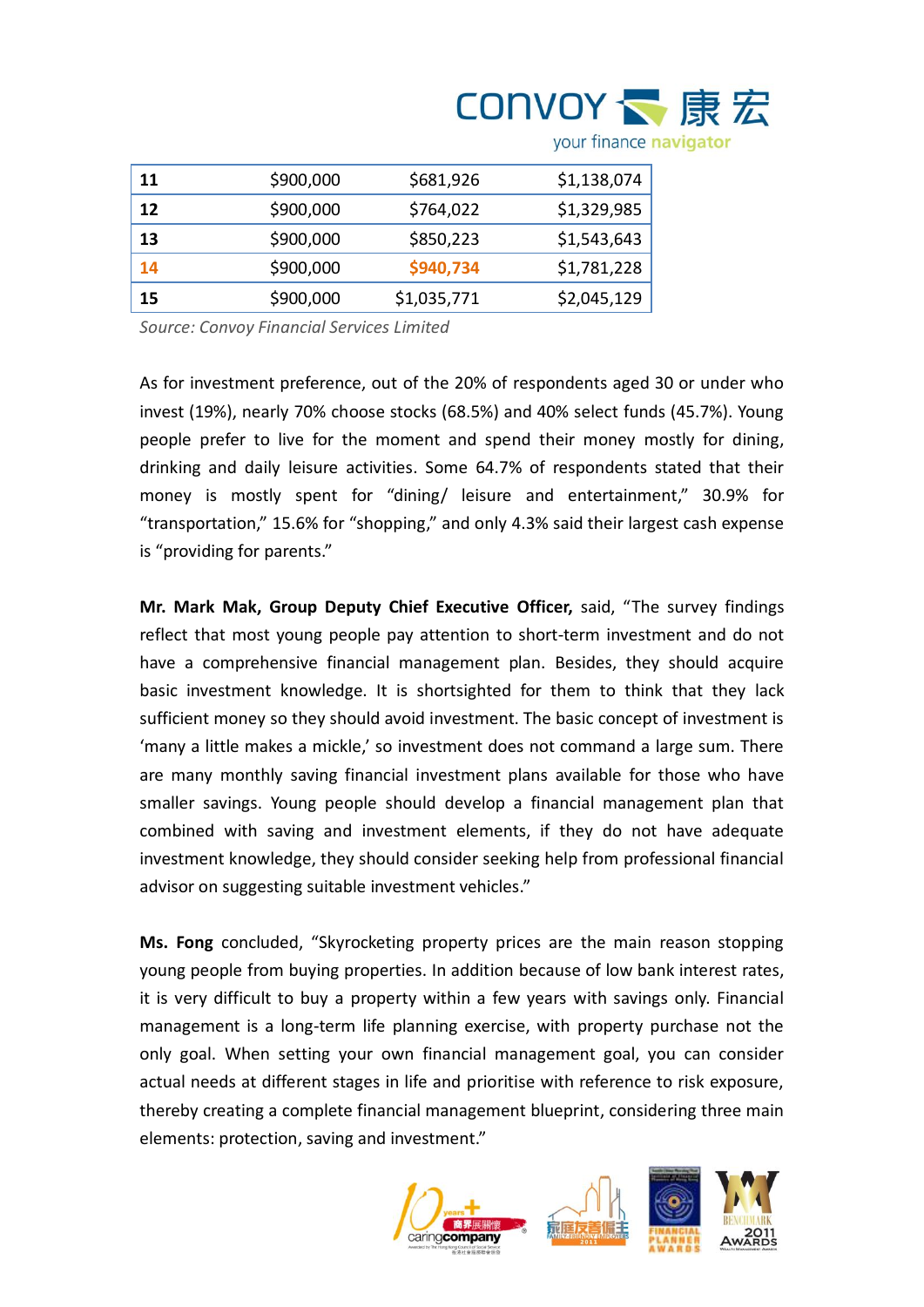

## **Highlights of Findings of Other Age Groups:**

### *Financial Conditions of Respondents*

- Fewer people have money left each month as they age: 18-29 (80.4%), 30-39 (63.1%), 40-49 (55.3%), 50-59 (55%) and 60-65 (43.6%).
- Respondents aged 30-65 have a more serious problem of "living beyond their means" (30-39: 10.4%, 40-49: 10.8%, 50-59: 10.1% and 60-65: 13.0%). Only 3.7% of respondents aged 18-29 face this situation.
- Overall, of the 94 respondents who claim to be "living beyond their means," excluding the 11% saying they "do not know / hard to say," overspend by \$2,845 on average each month.

### *Saving Habits and Approaches*

- Overall, nearly 70% of respondents have a habit of saving while 30% of respondents do not have this habit. Out of 591 respondents who save money every month, 25% of them save "20-29%."
- Among the respondents with a saving habit, the majority (70%) of them have "deposits only to bank current accounts (including HKD, RMB and foreign currencies)." More than 20% of them said they would save through "financial products / investment products" (24%) and "bank time deposits (including HKD, RMB and foreign currencies)" (21%). Only 0.7% of respondents use the Mandatory Provident Fund as a savings tool.

### *Life Goals*

- Regardless of the age group, "buying property" is the life goal that respondents want to achieve most, accounting for 18%. Some 8% wish to "travel around the world" and "earn more / become wealthy," 7% want "to be healthy" and 6% want to "retire earlier."
- To conclude, when respondents were asked about their level of confidence in achieving life goals, they said 5.6 points\* on average which means their confidence tends to be at the "median" level.

#### *Note:*

*\*0 represents "No confidence," 10 represents "Very confident", and 5 represents the median indicating "Average confidence."*

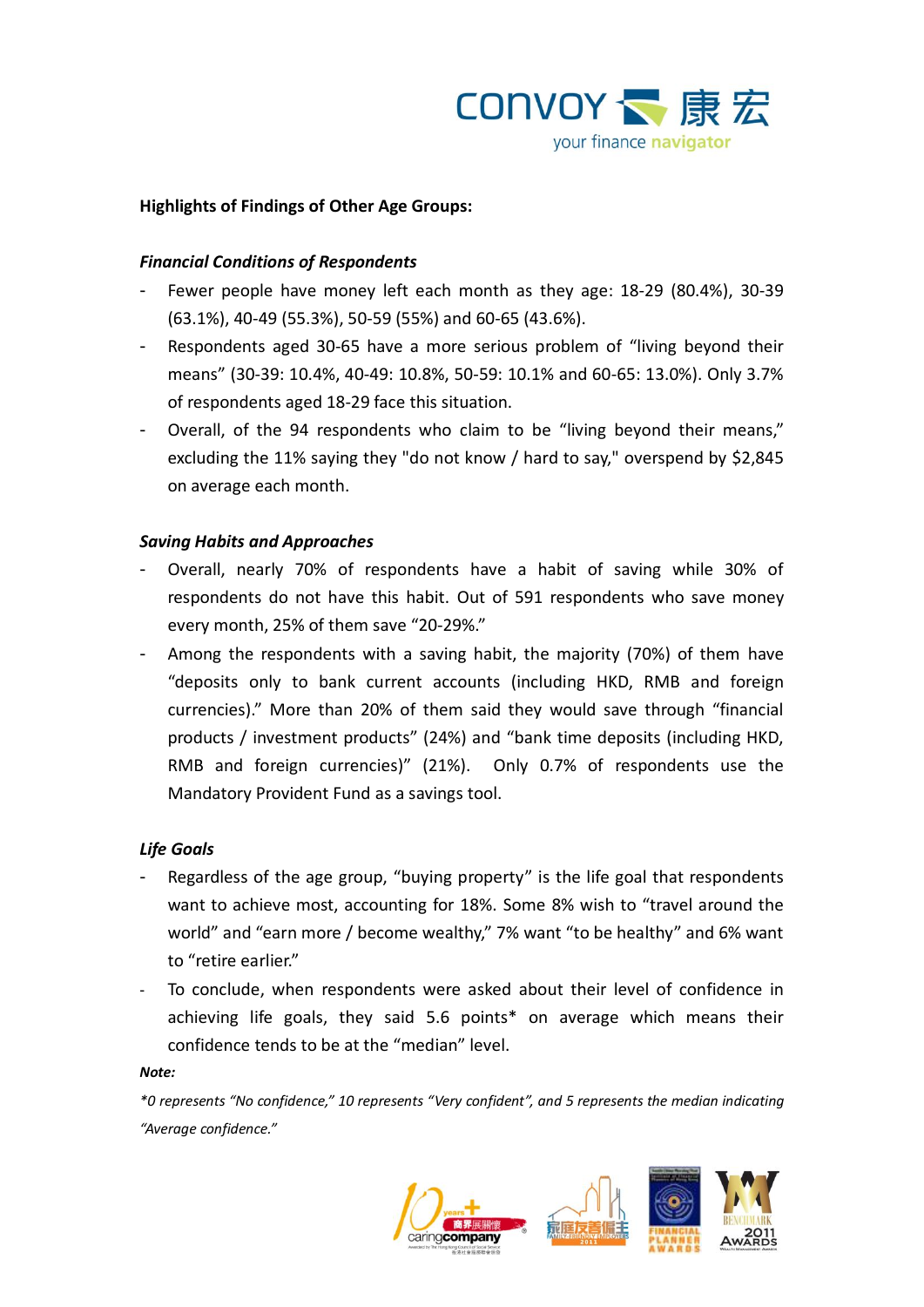

-End-



Photo 1: Rosetta Fong, Chief Executive Officer of Convoy Financial Group (Right); and Mark Mak, Deputy Chief Executive Officer of Convoy Financial Group (Left) hosting the survey findings press conference regarding Hong Kong people's financial management attitude.



Photo 2: Rosetta Fong, Chief Executive Officer of Convoy Financial Group (Right); and Mark Mak, Deputy Chief Executive Officer of Convoy Financial Group (Left) was at today's press conference. Survey findings show 14 years are needed to become a home starter by adopting the "Saving But Not Investing" strategy.